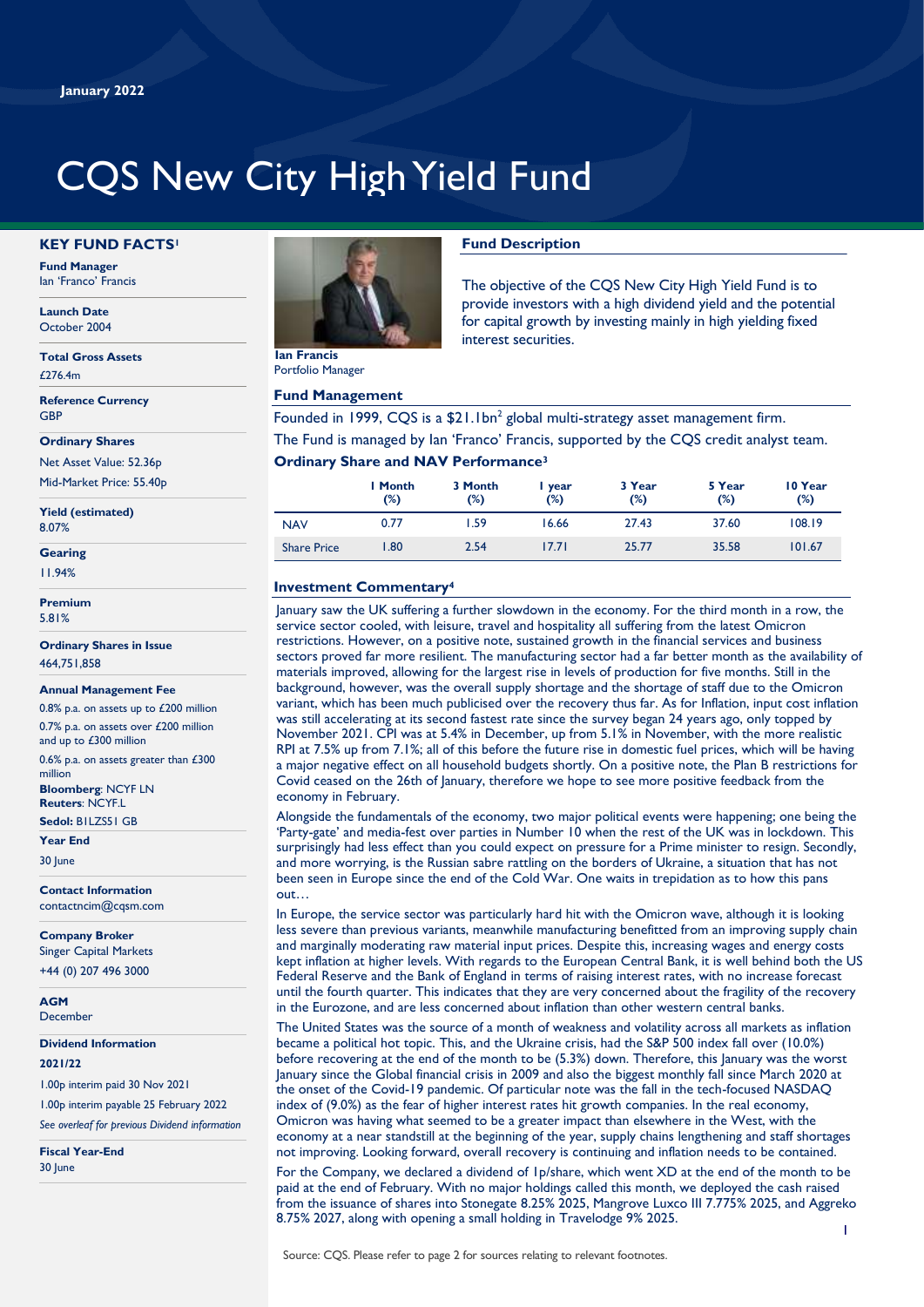# **KEY FUND FACTS** *(continued)*

| <b>AIFMD Leverage Limit Report (% NAV)</b> |
|--------------------------------------------|
|                                            |

|                              | Gross Leverage $(\%)^5$ | <b>Commitment Leverage(%)<sup>6</sup></b> |
|------------------------------|-------------------------|-------------------------------------------|
| CQS New City High Yield Fund |                         |                                           |

<sup>5</sup>Source: CQS, as at 31 January 2022. For methodology details see Article 4(3) of Directive 2011/61/EU (AIFMD) and Articles 6, 7, 9 and 10 of Delegated Regulation 231/2013.

<sup>6</sup>Source: CQS, as at 31 January 2022. For methodology details see Article 4(3) of Directive 2011/61/EU (AIFMD) and Articles 6, 8, 9, 10 and 11 of Delegated Regulation 231/2013.

**Portfolio Analysis 1, 7**



#### **Top 10 Holdings (%) 1, 7**

| <b>Name</b>                          | (% of NAV) |
|--------------------------------------|------------|
| CYBG PLC 16-31/12/2049 FRN           | 5.51       |
| SHAWBROOK GROUP 17-31/12/2059 FRN    | 5.49       |
| GALAXY FINCO LTD 9.25% 19-31/07/2027 | 5.07       |
| AGGREGATED MICRO 8% 16-17/10/2036    | 3.93       |
| STONEGATE PUB 8.25% 20-31/07/2025    | 3.87       |
| CO-OPERATIVE FIN 19-25/04/2029 FRN   | 3.64       |
| REA FINANCE 8.75% 15-31/08/2025      | 3.56       |
| BOPARAN FINANCE 7.625% 20-30/11/2025 | 3.52       |
| RAVEN RUSSIA 12% 09-31/12/2059       | 3.28       |
| MANGROVE LUXCO 7.775% 19-09/10/2025  | 2.98       |
| <b>Top 10 Holdings Represent</b>     | 40.86      |

*The Company has exposure to 90 issues. All holdings data are rounded to two decimal places. Total may differ to sum of constituents due to rounding.*

**Source**: <sup>1</sup>BNP Paribas Securities Services S.C.A., as at 31 January 2022. <sup>2</sup>CQS as at 31 January 2022. <sup>3</sup>BNP Paribas Securities Services S.C.A., total return performance based on bid prices. These include historic returns and past performance is not a reliable indicator of future results. The value of investments can go down as well as up. Please read the important legal notice at the end of this document. <sup>4</sup>All market data sourced from Bloomberg unless otherwise stated. Returns quoted in local currencies unless otherwise stated. The Company may have since exited some / all of the positions detailed in this commentary. <sup>7</sup>All holdings data are rounded to two decimal places. Total may differ to sum of constituents due to rounding. The Fund is regulated by the Jersey Financial Services Commission.

**Dividend Information (***continued)*

| 2007/08 Total 3.57p |  |
|---------------------|--|
| 2008/09 Total 3.65p |  |
| 2009/10 Total 3.75p |  |
| 2010/11 Total 3.87p |  |
| 2011/12 Total 4.01p |  |
| 2012/13 Total 4.10p |  |
| 2013/14 Total 4.21p |  |
| 2014/15 Total 4.31p |  |
| 2015/16 Total 4.36p |  |
| 2016/17 Total 4.39p |  |
| 2017/18 Total 4.42p |  |
| 2018/19 Total 4.45p |  |
| 2019/20 Total 4.46p |  |
| 2020/21 Total 4.47p |  |
|                     |  |

**Investor Report** Monthly Factsheet

**Annual Report & Accounts** Published October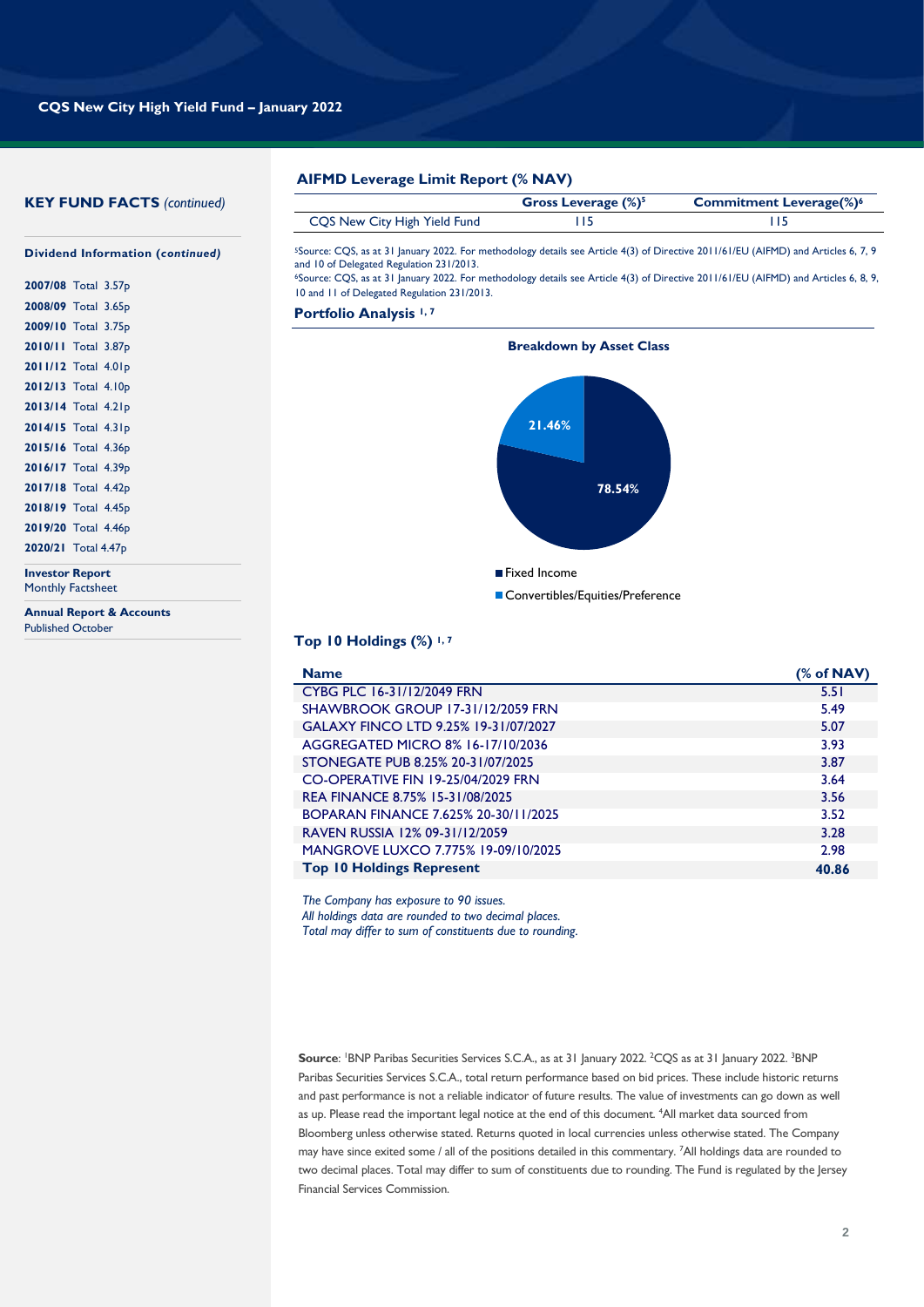#### **Important Information**

This document has been issued by CQS (UK) LLP which is authorised and regulated by the UK Financial Conduct Authority, CQS (US), LLC which is a registered investment adviser with the US Securities and Exchange Commission, and/or CQS (Hong Kong) Limited, which is authorised and regulated by the Hong Kong Securities and Futures Commission. The term "CQS" as used herein may include one or more of CQS (UK) LLP, CQS (US), LLC, and CQS (Hong Kong) Limited or any other affiliated entity. The information is intended solely for sophisticated investors who are (a) professional investors as defined in Article 4 of the European Directive 2011/61/EU or (b) accredited investors (within the meaning given to such term in Regulation D under the U.S. Securities Act of 1933, as amended) and qualified purchasers (within the meaning given to such term in Section 2(a)(51) of the U.S Investment Company Act 1940, as amended). This document is not intended for distribution to, or use by, the public or any person or entity in any jurisdiction where such use is prohibited by law or regulation.

This document is a marketing communication prepared for general information purposes only and has not been delivered for registration in any jurisdiction nor has its content been reviewed by any regulatory authority in any jurisdiction. The information contained herein does not constitute: (i) a binding legal agreement; (ii) legal, regulatory, tax, accounting or other advice; (iii) an offer, recommendation or solicitation to buy or sell shares or interests in any fund or investment vehicle managed or advised by CQS (a "CQS Fund") or any other security, commodity, financial instrument, or derivative; or (iv) an offer to enter into any other transaction whatsoever (each a "Transaction"). Any decision to enter into a Transaction should be based on your own independent investigation of the Transaction and appraisal of the risks, benefits and appropriateness of such Transaction in light of your circumstances. Any decision to enter into any Transaction should be based on the terms described in the relevant offering memorandum, prospectus or similar offering document, subscription document, key investor information document (where applicable), and constitutional documents and/or any other relevant document as appropriate (together, the "Offering Documents"). Any Transaction will be subject to the terms set out in the Offering Documents and all applicable laws and regulations. The Offering Documents supersede this document and any information contained herein. The Offering Documents for CQS UCITS range of funds is availabl[e here](https://www.cqs.com/what-we-do/ucits) (www.cqs.com/what-we-do/ucits#global-convertibles) in English (US persons will not be eligible to invest in CQS managed UCITS funds save to the extent set out in the relevant Offering Document). A copy of CQS' Complaints Policy, which sets out a summary of investors' rights, is availabl[e here](https://www.cqs.com/site-services/regulatory-disclosures) (www.cqs.com/site-services/regulatory-disclosures) in English. CQS may terminate the arrangements for marketing or distribution of any COS Fund at any time.

Nothing contained herein shall give rise to a partnership, joint venture or any fiduciary or equitable duties. The information contained herein is provided on a non-reliance basis, not warranted as to completeness or accuracy, and is subject to change without notice. Any information contained herein relating to any non-affiliated third party is the sole responsibility of such third party and has not been independently verified by CQS. The accuracy of data from third-party vendors is not guaranteed. If such information is not accurate, some of the conclusions reached or statements made may be adversely affected. CQS is not liable for any decisions made or action taken by you or others based on the contents of this document and neither CQS nor any of its directors, officers, employees or representatives accept any liability whatsoever for any errors or omissions or any loss howsoever arising from the use of this document.

Information contained in this document should not be viewed as indicative of future results as past performance of any Transaction is not indicative of future results. Any investment in a CQS Fund or any of its affiliates involves a high degree of risk, including the risk of loss of the entire amount invested. The value of investments can go down as well as up. Future performance is subject to taxation which depends on the personal situation of each investor and which may change in the future. Investments may lead to a financial loss if no guarantee on the capital is in place. An investment in any CQS Fund will involve a number of material risks which include, without limitation, risks associated with adverse market developments, currency and exchange rate risks, risk of counterparty or issuer default, and risk of illiquidity. Any assumptions, assessments, targets (including target returns and volatility targets), statements or other such views expressed herein (collectively "Statements") regarding future events and circumstances or that are forward looking in nature constitute CQS' subjective views or beliefs and involve inherent risk and uncertainties beyond CQS' control. Any indices included in this document are for illustrative purposes only and are not representative of CQS Funds in terms of either composition or risk (including volatility and other risk related factors). Unless stated to the contrary CQS Funds are not managed to a specific index.

The information contained herein is confidential and may be legally privileged and is intended for the exclusive use of the intended recipient(s) to which the document has been provided. In accepting receipt of the information transmitted you agree that you and/or your affiliates, partners, directors, officers and employees, as applicable, will keep all information strictly confidential. Any review, retransmission, dissemination or other use of, or taking of any action in reliance upon, this information is prohibited. Any distribution or reproduction of this document is not authorized and prohibited without the express written consent of CQS, or any of its affiliates. Unless otherwise stated to the contrary herein, CQS owns all intellectual property rights in this document. CQS is a founder of the Standards Board for Alternative Investments ("SBAI") which was formed to act as custodian of the alternative investment managers' industry best practice standards (the "Standards"). By applying the Standards, managers commit to adopt the "comply or explain" approach described in the Standards. CQS is a signatory of the UN Principles for Responsible Investment and a supporter and participant of certain other responsible investment related industry associations.

**PRI Note:** PRI is an investor initiative in partnership with UNEP Finance and the UN Global Compact. GMv9.

**L22-086 / 02.22**